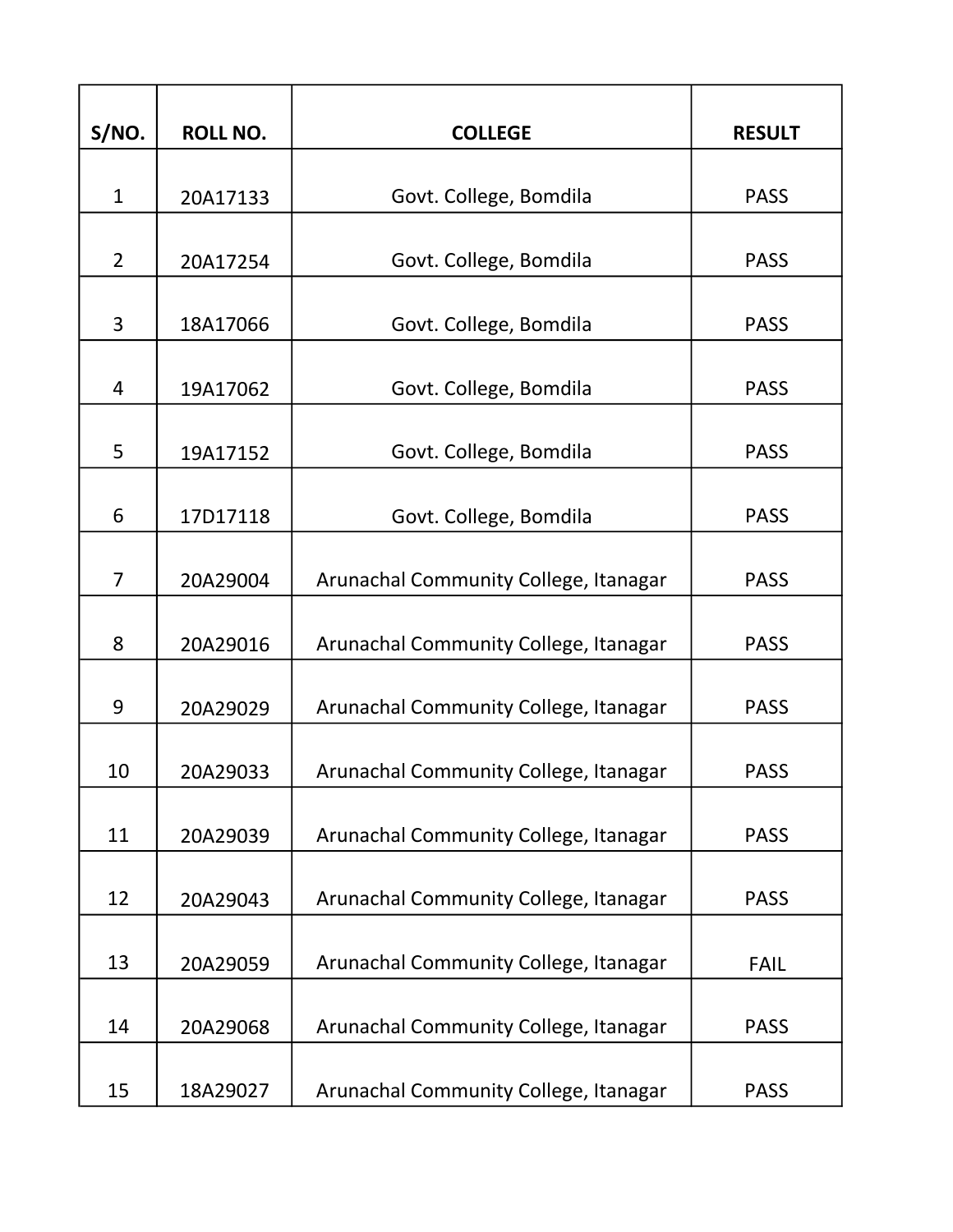| 16 | 20A14008 | Indira Gandhi Govt. College, TEZU | <b>PASS</b> |
|----|----------|-----------------------------------|-------------|
| 17 | 20A14011 | Indira Gandhi Govt. College, TEZU | <b>PASS</b> |
| 18 | 20A14016 | Indira Gandhi Govt. College, TEZU | <b>PASS</b> |
| 19 | 20A14030 | Indira Gandhi Govt. College, TEZU | <b>PASS</b> |
| 20 | 20A14063 | Indira Gandhi Govt. College, TEZU | <b>PASS</b> |
| 21 | 20A14078 | Indira Gandhi Govt. College, TEZU | <b>PASS</b> |
| 22 | 20A14080 | Indira Gandhi Govt. College, TEZU | <b>PASS</b> |
| 23 | 20A14081 | Indira Gandhi Govt. College, TEZU | <b>PASS</b> |
| 24 | 20A14085 | Indira Gandhi Govt. College, TEZU | <b>PASS</b> |
| 25 | 20A14089 | Indira Gandhi Govt. College, TEZU | <b>PASS</b> |
| 26 | 20A14092 | Indira Gandhi Govt. College, TEZU | <b>PASS</b> |
| 27 | 20A14102 | Indira Gandhi Govt. College, TEZU | <b>PASS</b> |
| 28 | 20A14127 | Indira Gandhi Govt. College, TEZU | <b>PASS</b> |
| 29 | 20A14131 | Indira Gandhi Govt. College, TEZU | <b>PASS</b> |
| 30 | 20A14133 | Indira Gandhi Govt. College, TEZU | <b>PASS</b> |
| 31 | 20A14137 | Indira Gandhi Govt. College, TEZU | <b>PASS</b> |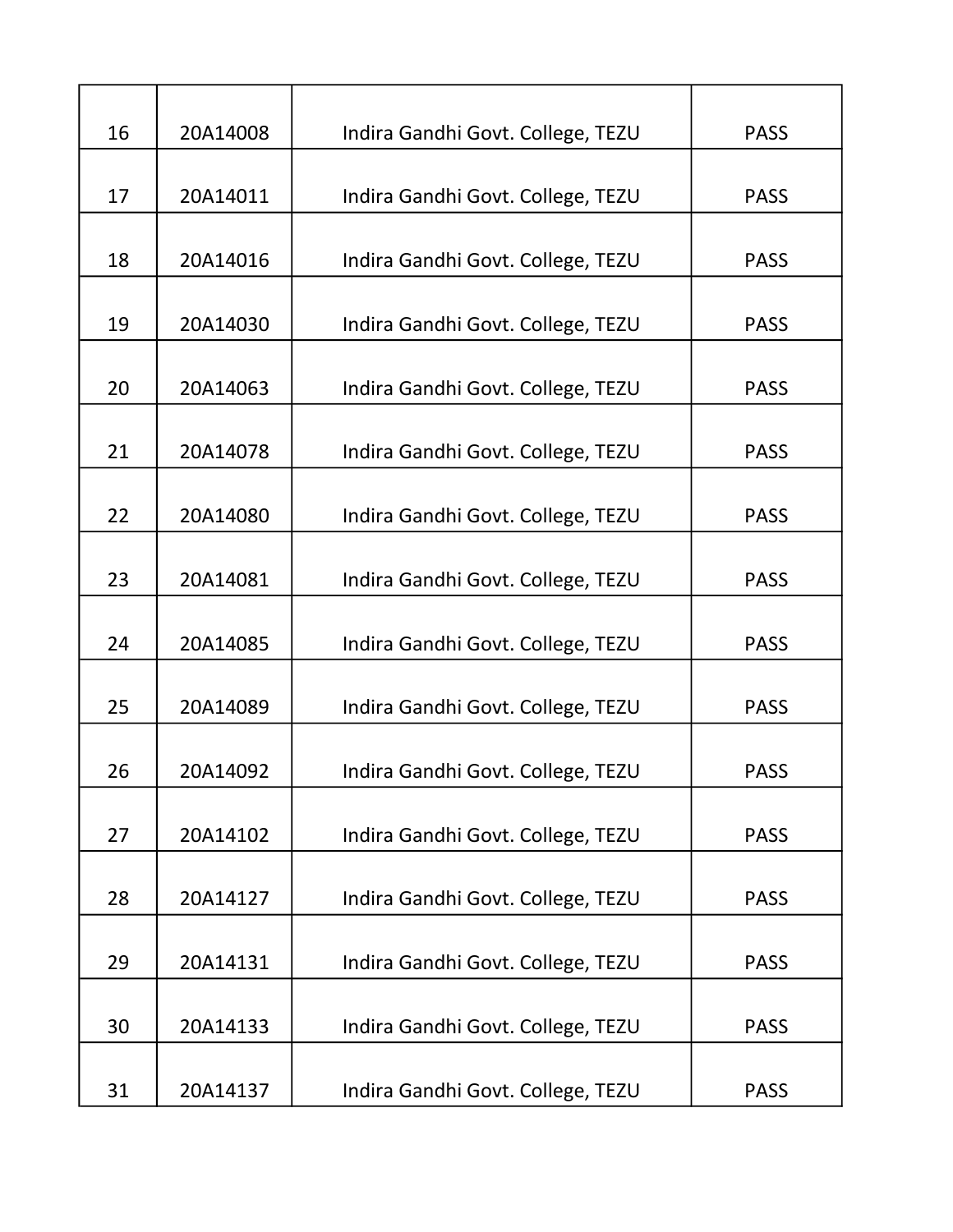| 32 | 20A14148 | Indira Gandhi Govt. College, TEZU | <b>PASS</b> |
|----|----------|-----------------------------------|-------------|
| 33 | 20A14153 | Indira Gandhi Govt. College, TEZU | <b>PASS</b> |
| 34 | 20A14164 | Indira Gandhi Govt. College, TEZU | <b>PASS</b> |
| 35 | 20A14165 | Indira Gandhi Govt. College, TEZU | <b>PASS</b> |
| 36 | 20A14179 | Indira Gandhi Govt. College, TEZU | <b>PASS</b> |
| 37 | 20A14182 | Indira Gandhi Govt. College, TEZU | <b>PASS</b> |
| 38 | 20A14190 | Indira Gandhi Govt. College, TEZU | <b>PASS</b> |
| 39 | 20A14191 | Indira Gandhi Govt. College, TEZU | <b>PASS</b> |
| 40 | 20A14193 | Indira Gandhi Govt. College, TEZU | <b>PASS</b> |
| 41 | 20A14199 | Indira Gandhi Govt. College, TEZU | <b>PASS</b> |
| 42 | 20A14202 | Indira Gandhi Govt. College, TEZU | <b>PASS</b> |
| 43 | 20A14208 | Indira Gandhi Govt. College, TEZU | <b>PASS</b> |
| 44 | 20A14212 | Indira Gandhi Govt. College, TEZU | <b>PASS</b> |
| 45 | 20A14215 | Indira Gandhi Govt. College, TEZU | <b>PASS</b> |
| 46 | 20A14218 | Indira Gandhi Govt. College, TEZU | <b>PASS</b> |
| 47 | 20A14222 | Indira Gandhi Govt. College, TEZU | <b>PASS</b> |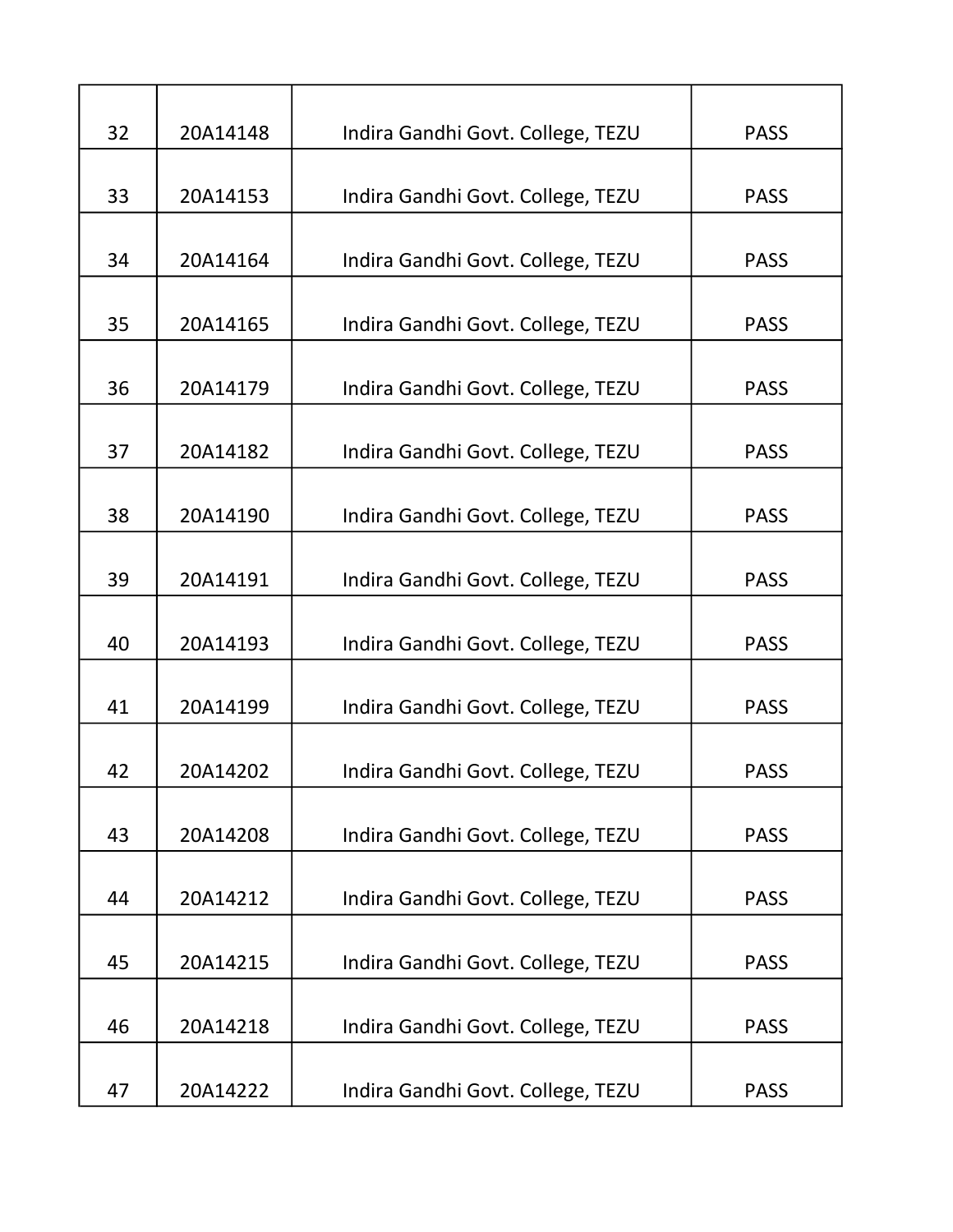| 48 | 20A14246 | Indira Gandhi Govt. College, TEZU | <b>PASS</b> |
|----|----------|-----------------------------------|-------------|
| 49 | 20A14249 | Indira Gandhi Govt. College, TEZU | <b>PASS</b> |
| 50 | 20A14250 | Indira Gandhi Govt. College, TEZU | <b>PASS</b> |
| 51 | 20A14255 | Indira Gandhi Govt. College, TEZU | <b>PASS</b> |
| 52 | 20A14263 | Indira Gandhi Govt. College, TEZU | <b>PASS</b> |
| 53 | 20A14268 | Indira Gandhi Govt. College, TEZU | <b>PASS</b> |
| 54 | 20A14351 | Indira Gandhi Govt. College, TEZU | <b>PASS</b> |
| 55 | 20A14371 | Indira Gandhi Govt. College, TEZU | <b>PASS</b> |
| 56 | 20A14418 | Indira Gandhi Govt. College, TEZU | <b>PASS</b> |
| 57 | 20A14702 | Indira Gandhi Govt. College, TEZU | <b>PASS</b> |
| 58 | 20A14717 | Indira Gandhi Govt. College, TEZU | <b>PASS</b> |
| 59 | 20A14723 | Indira Gandhi Govt. College, TEZU | <b>PASS</b> |
| 60 | 20A14727 | Indira Gandhi Govt. College, TEZU | <b>PASS</b> |
| 61 | 20A14759 | Indira Gandhi Govt. College, TEZU | <b>PASS</b> |
| 62 | 20A14779 | Indira Gandhi Govt. College, TEZU | <b>PASS</b> |
| 63 | 20A14866 | Indira Gandhi Govt. College, TEZU | <b>PASS</b> |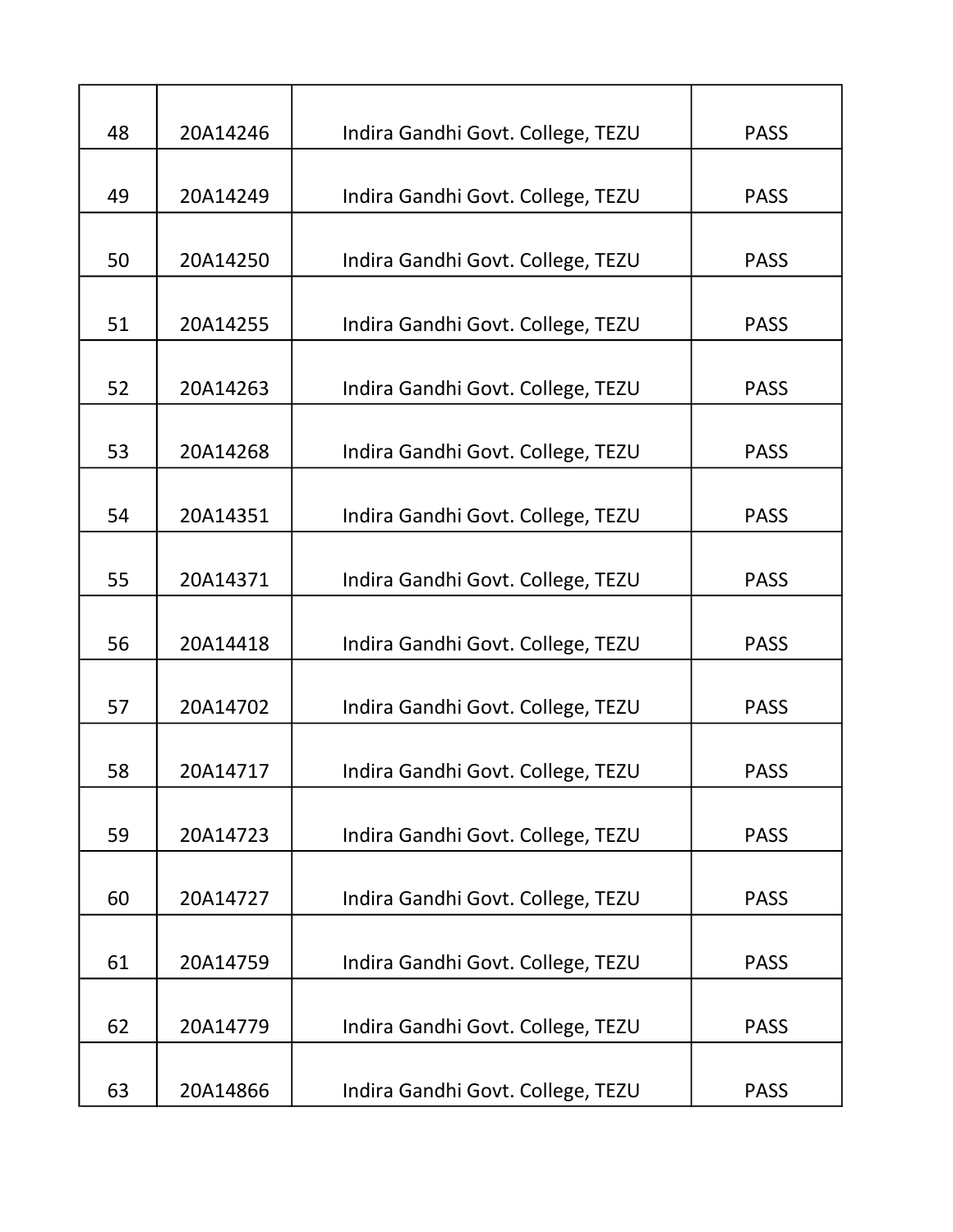| 64 | 17D14013 | Indira Gandhi Govt. College, TEZU | <b>PASS</b> |
|----|----------|-----------------------------------|-------------|
| 65 | 17D14103 | Indira Gandhi Govt. College, TEZU | <b>PASS</b> |
| 66 | 17D14644 | INDIRA GANDHI GOVT. COLLEGE, TEZU | <b>PASS</b> |
| 67 | 18A14206 | INDIRA GANDHI GOVT. COLLEGE, TEZU | <b>PASS</b> |
| 68 | 18A14438 | INDIRA GANDHI GOVT. COLLEGE, TEZU | <b>PASS</b> |
| 69 | 19A14031 | INDIRA GANDHI GOVT. COLLEGE, TEZU | <b>PASS</b> |
| 70 | 19A14092 | INDIRA GANDHI GOVT. COLLEGE, TEZU | <b>PASS</b> |
| 71 | 19A14217 | INDIRA GANDHI GOVT. COLLEGE, TEZU | <b>PASS</b> |
| 72 | 19A14271 | INDIRA GANDHI GOVT. COLLEGE, TEZU | <b>PASS</b> |
| 73 | 19A14274 | INDIRA GANDHI GOVT. COLLEGE, TEZU | <b>PASS</b> |
| 74 |          |                                   | <b>PASS</b> |
|    | 19A14372 | INDIRA GANDHI GOVT. COLLEGE, TEZU |             |
| 75 | 19A14522 | INDIRA GANDHI GOVT. COLLEGE, TEZU | <b>PASS</b> |
| 76 | 19A14537 | INDIRA GANDHI GOVT. COLLEGE, TEZU | <b>PASS</b> |
| 77 | 19A14568 | INDIRA GANDHI GOVT. COLLEGE, TEZU | <b>PASS</b> |
| 78 | 19A14569 | INDIRA GANDHI GOVT. COLLEGE, TEZU | <b>PASS</b> |
| 79 | 19A14598 | INDIRA GANDHI GOVT. COLLEGE, TEZU | <b>PASS</b> |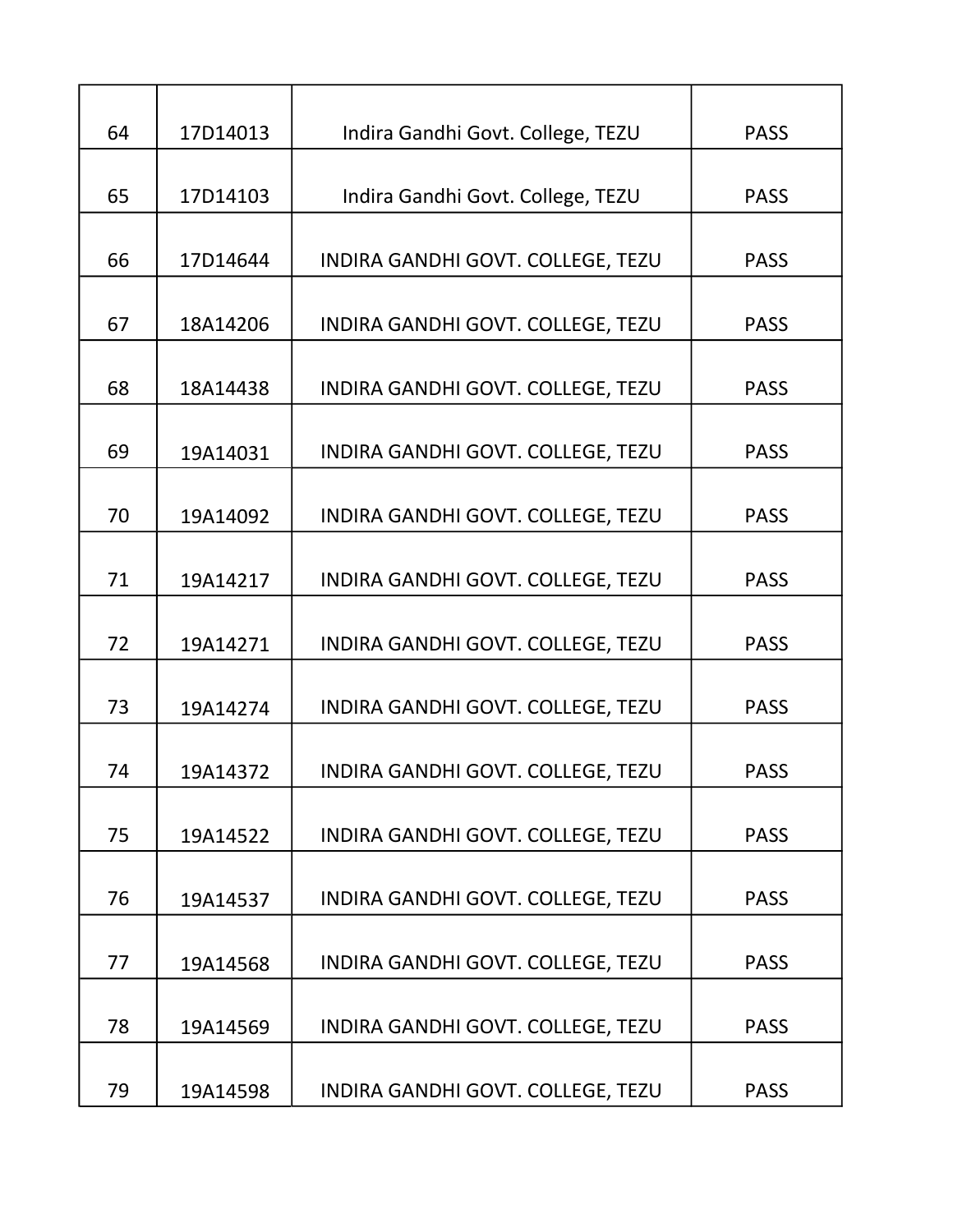| 80 | 19A14615 | INDIRA GANDHI GOVT. COLLEGE, TEZU                     | <b>PASS</b> |
|----|----------|-------------------------------------------------------|-------------|
|    |          |                                                       |             |
| 81 | 19A14670 | INDIRA GANDHI GOVT. COLLEGE, TEZU                     | <b>PASS</b> |
| 82 | 19A14719 | INDIRA GANDHI GOVT. COLLEGE, TEZU                     | <b>PASS</b> |
| 83 | 20A90038 | Binni Yanga Govt. Women's College Lekhi<br>Naharlagun | <b>PASS</b> |
| 84 | 20A90043 | Binni Yanga Govt. Women's College Lekhi<br>Naharlagun | <b>PASS</b> |
| 85 | 20A90050 | Binni Yanga Govt. Women's College Lekhi<br>Naharlagun | <b>PASS</b> |
| 86 | 20A90057 | Binni Yanga Govt. Women's College Lekhi<br>Naharlagun | <b>PASS</b> |
| 87 | 20A90063 | Binni Yanga Govt. Women's College Lekhi<br>Naharlagun | <b>FAIL</b> |
| 88 | 20A90065 | Binni Yanga Govt. Women's College Lekhi<br>Naharlagun | <b>PASS</b> |
| 89 | 20A90067 | Binni Yanga Govt. Women's College Lekhi<br>Naharlagun | <b>FAIL</b> |
| 90 | 20A90068 | Binni Yanga Govt. Women's College Lekhi<br>Naharlagun | <b>PASS</b> |
| 91 | 20A90073 | Binni Yanga Govt. Women's College Lekhi<br>Naharlagun | <b>FAIL</b> |
| 92 | 20A90087 | Binni Yanga Govt. Women's College Lekhi<br>Naharlagun | <b>PASS</b> |
| 93 | 20A90090 | Binni Yanga Govt. Women's College Lekhi<br>Naharlagun | <b>PASS</b> |
| 94 | 20A90099 | Binni Yanga Govt. Women's College Lekhi<br>Naharlagun | <b>PASS</b> |
| 95 | 20A90100 | Binni Yanga Govt. Women's College Lekhi<br>Naharlagun | <b>PASS</b> |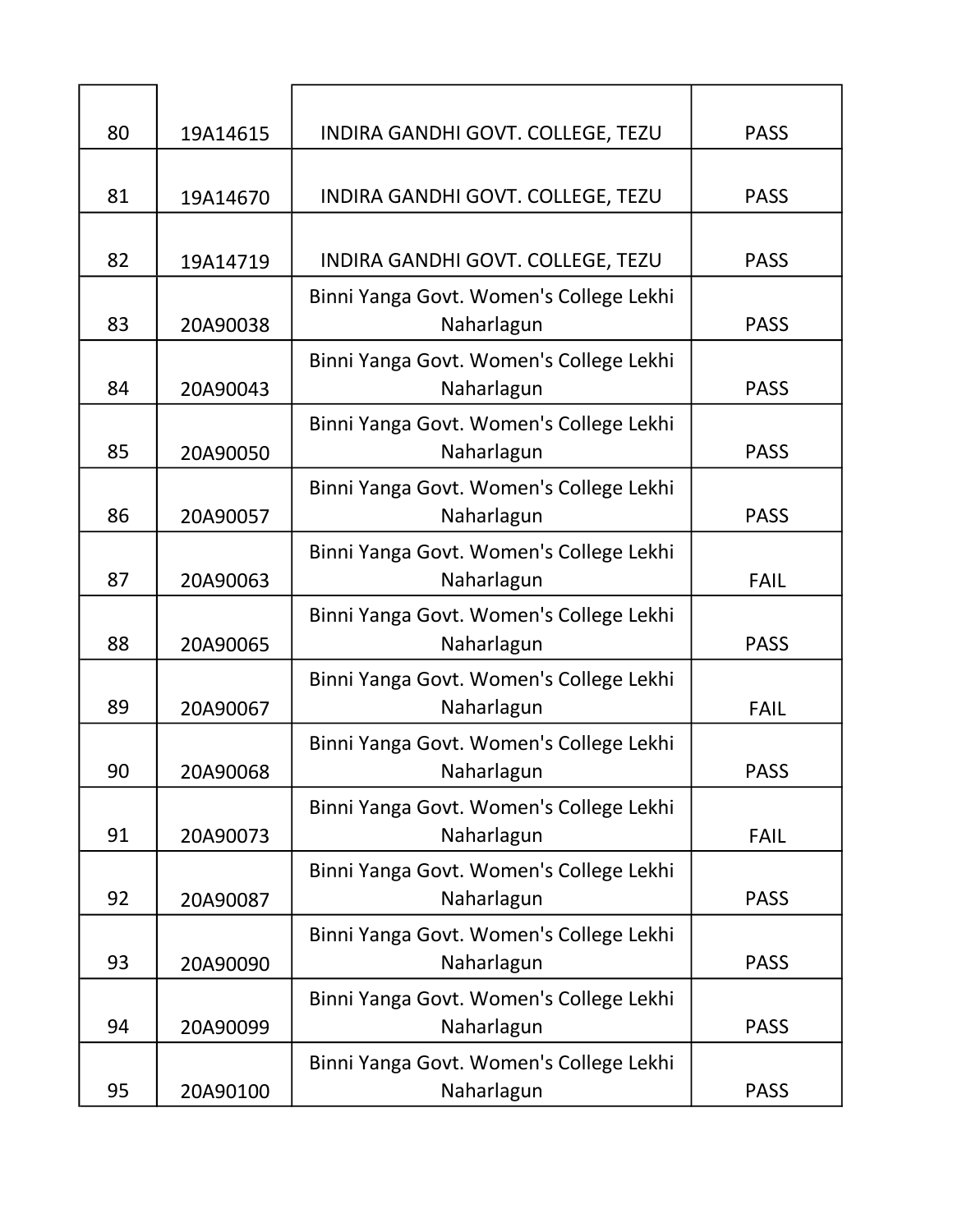|     |          | Binni Yanga Govt. Women's College Lekhi               |             |
|-----|----------|-------------------------------------------------------|-------------|
| 96  | 20A90102 | Naharlagun                                            | <b>PASS</b> |
| 97  | 20A90109 | Binni Yanga Govt. Women's College Lekhi<br>Naharlagun | <b>PASS</b> |
| 98  | 20A90112 | Binni Yanga Govt. Women's College Lekhi<br>Naharlagun | <b>PASS</b> |
| 99  | 20A90117 | Binni Yanga Govt. Women's College Lekhi<br>Naharlagun | <b>PASS</b> |
| 100 | 20A90132 | Binni Yanga Govt. Women's College Lekhi<br>Naharlagun | <b>FAIL</b> |
| 101 | 20A90133 | Binni Yanga Govt. Women's College Lekhi<br>Naharlagun | <b>FAIL</b> |
| 102 | 20A90134 | Binni Yanga Govt. Women's College Lekhi<br>Naharlagun | <b>PASS</b> |
| 103 | 20A90139 | Binni Yanga Govt. Women's College Lekhi<br>Naharlagun | <b>PASS</b> |
| 104 | 20A90146 | Binni Yanga Govt. Women's College Lekhi<br>Naharlagun | <b>PASS</b> |
| 105 | 20A90164 | Binni Yanga Govt. Women's College Lekhi<br>Naharlagun | <b>PASS</b> |
| 106 | 20A90165 | Binni Yanga Govt. Women's College Lekhi<br>Naharlagun | <b>PASS</b> |
| 107 | 20A90166 | Binni Yanga Govt. Women's College Lekhi<br>Naharlagun | <b>PASS</b> |
| 108 | 20A90167 | Binni Yanga Govt. Women's College Lekhi<br>Naharlagun | <b>FAIL</b> |
| 109 | 20A90168 | Binni Yanga Govt. Women's College Lekhi<br>Naharlagun | <b>PASS</b> |
| 110 | 20A90175 | Binni Yanga Govt. Women's College Lekhi<br>Naharlagun | <b>PASS</b> |
| 111 | 20A90179 | Binni Yanga Govt. Women's College Lekhi<br>Naharlagun | <b>PASS</b> |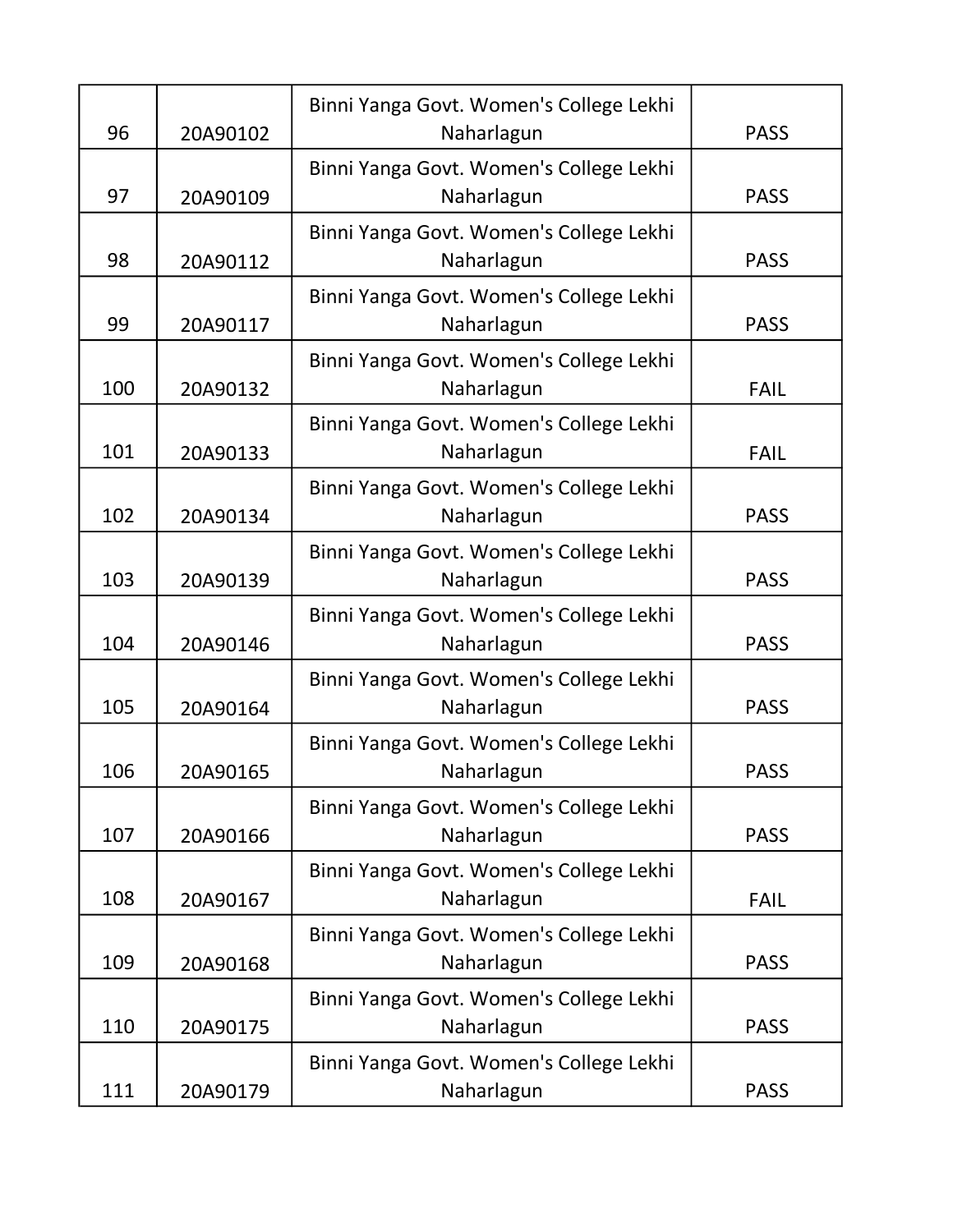| 112 | 20A90181 | Binni Yanga Govt. Women's College Lekhi<br>Naharlagun | <b>PWBP</b> |
|-----|----------|-------------------------------------------------------|-------------|
| 113 | 20A90188 | Binni Yanga Govt. Women's College Lekhi<br>Naharlagun | <b>PASS</b> |
| 114 | 20A90191 | Binni Yanga Govt. Women's College Lekhi<br>Naharlagun | <b>PASS</b> |
| 115 | 20A90193 | Binni Yanga Govt. Women's College Lekhi<br>Naharlagun | <b>FAIL</b> |
| 116 | 20A90195 | Binni Yanga Govt. Women's College Lekhi<br>Naharlagun | <b>PASS</b> |
| 117 | 20A90196 | Binni Yanga Govt. Women's College Lekhi<br>Naharlagun | <b>PASS</b> |
| 118 | 20A90197 | Binni Yanga Govt. Women's College Lekhi<br>Naharlagun | <b>FAIL</b> |
| 119 | 20A90214 | Binni Yanga Govt. Women's College Lekhi<br>Naharlagun | <b>PASS</b> |
| 120 | 20A90218 | Binni Yanga Govt. Women's College Lekhi<br>Naharlagun | <b>PASS</b> |
| 121 | 20A90227 | Binni Yanga Govt. Women's College Lekhi<br>Naharlagun | <b>PASS</b> |
| 122 | 20A90229 | Binni Yanga Govt. Women's College Lekhi<br>Naharlagun | <b>PASS</b> |
| 123 | 20A90230 | Binni Yanga Govt. Women's College Lekhi<br>Naharlagun | <b>PASS</b> |
| 124 | 20A90234 | Binni Yanga Govt. Women's College Lekhi<br>Naharlagun | <b>PWBP</b> |
| 125 | 20A90236 | Binni Yanga Govt. Women's College Lekhi<br>Naharlagun | <b>FAIL</b> |
| 126 | 20A90241 | Binni Yanga Govt. Women's College Lekhi<br>Naharlagun | <b>PASS</b> |
| 127 | 20A90242 | Binni Yanga Govt. Women's College Lekhi<br>Naharlagun | <b>FAIL</b> |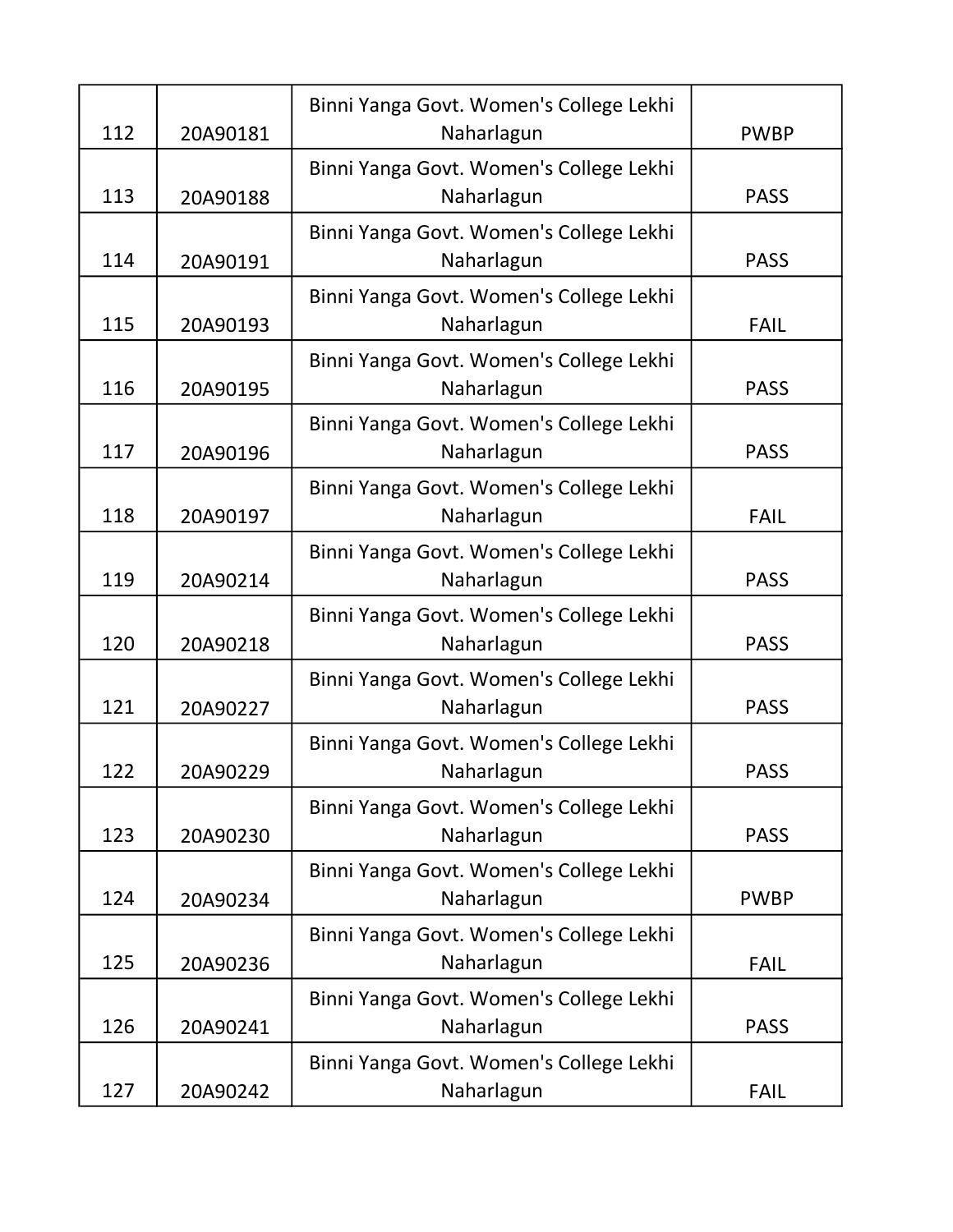| 128 | 20A90243 | Binni Yanga Govt. Women's College Lekhi<br>Naharlagun | <b>PWBP</b> |
|-----|----------|-------------------------------------------------------|-------------|
| 129 | 20A90255 | Binni Yanga Govt. Women's College Lekhi<br>Naharlagun | <b>PASS</b> |
| 130 | 20A90256 | Binni Yanga Govt. Women's College Lekhi<br>Naharlagun | <b>PASS</b> |
| 131 | 19A90016 | Binni Yanga Govt. Women's College Lekhi<br>Naharlagun | <b>PASS</b> |
| 132 | 19A90054 | Binni Yanga Govt. Women's College Lekhi<br>Naharlagun | <b>PASS</b> |
| 133 | 19A90076 | Binni Yanga Govt. Women's College Lekhi<br>Naharlagun | <b>PASS</b> |
| 134 | 20D80010 | Venerable Uktara Bethany College<br>Manmow, Namsai    | <b>PASS</b> |
| 135 | 20D80016 | Venerable Uktara Bethany College<br>Manmow, Namsai    | <b>PASS</b> |
| 136 | 20D80041 | Venerable Uktara Bethany College<br>Manmow, Namsai    | <b>PASS</b> |
| 137 | 20D80051 | Venerable Uktara Bethany College<br>Manmow, Namsai    | <b>PASS</b> |
| 138 | 20D80064 | Venerable Uktara Bethany College<br>Manmow, Namsai    | <b>PWBP</b> |
| 139 | 20D80072 | Venerable Uktara Bethany College<br>Manmow, Namsai    | <b>PASS</b> |
| 140 | 20D80103 | Venerable Uktara Bethany College<br>Manmow, Namsai    | <b>PASS</b> |
| 141 | 20D80116 | Venerable Uktara Bethany College<br>Manmow, Namsai    | <b>PASS</b> |
| 142 | 20D80121 | Venerable Uktara Bethany College<br>Manmow, Namsai    | <b>PASS</b> |
| 143 | 20A04103 | Doying Gumin College, Pasighat                        | <b>PASS</b> |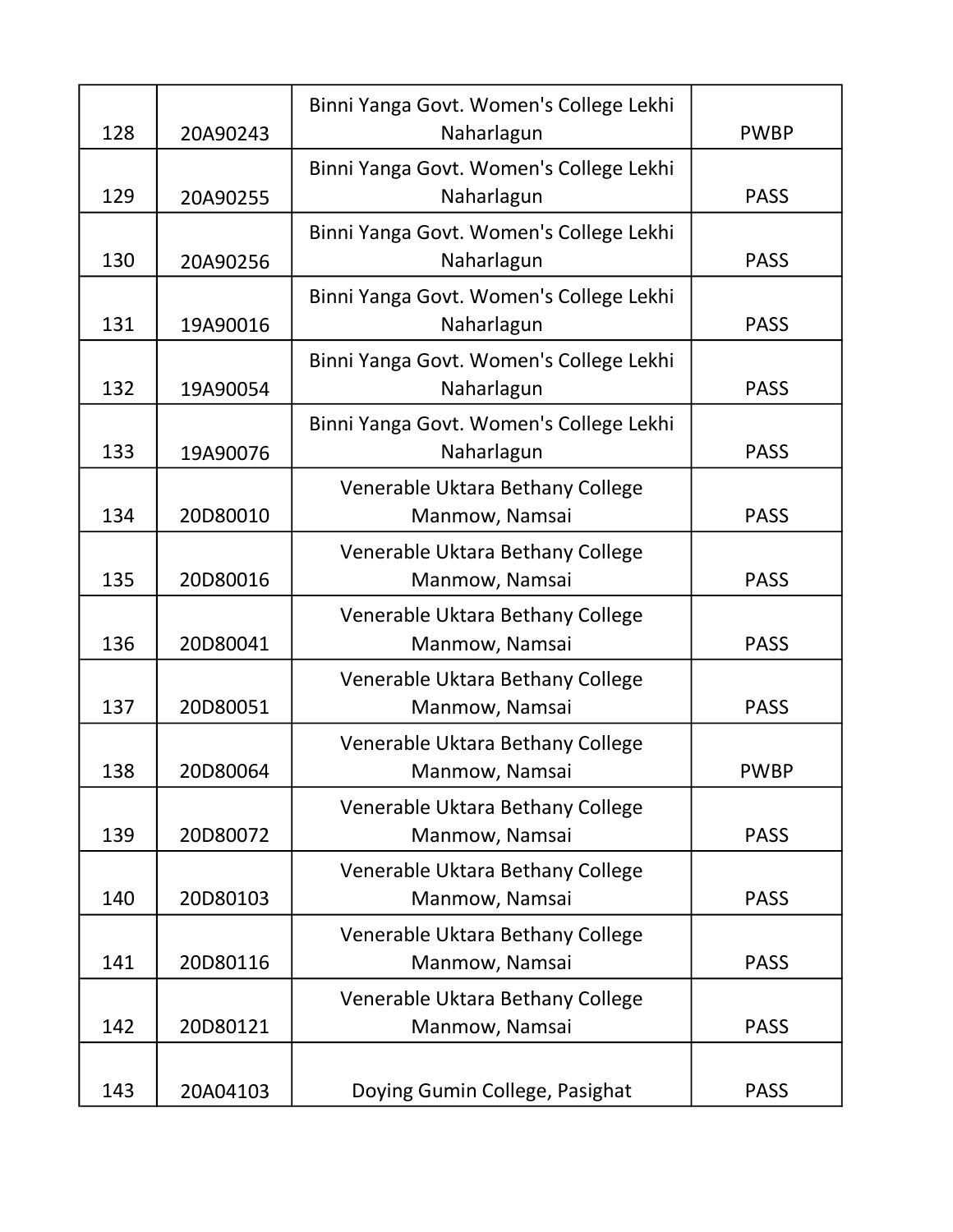| 144 | 20A04125  | Doying Gumin College, Pasighat          | <b>PASS</b> |
|-----|-----------|-----------------------------------------|-------------|
| 145 | 20A04165  | Doying Gumin College, Pasighat          | <b>PASS</b> |
| 146 | 20A04291  | Doying Gumin College, Pasighat          | <b>PASS</b> |
| 147 | 20A04298  | Doying Gumin College, Pasighat          | <b>PASS</b> |
| 148 | 20A04299  | Doying Gumin College, Pasighat          | <b>PASS</b> |
| 149 | 20A04301  | Doying Gumin College, Pasighat          | <b>PASS</b> |
| 150 | 20A04346  | Doying Gumin College, Pasighat          | <b>PASS</b> |
| 151 | 20A04368  | Doying Gumin College, Pasighat          | <b>PASS</b> |
| 152 | 20A04370  |                                         | <b>PASS</b> |
|     |           | Doying Gumin College, Pasighat          |             |
| 153 | 20A04387  | Doying Gumin College, Pasighat          | <b>PASS</b> |
| 154 | 18A04187  | Doying Gumin College, Pasighat          | <b>PASS</b> |
| 155 | 18A04213  | Doying Gumin College, Pasighat          | <b>FAIL</b> |
| 156 | 18A04231  | Doying Gumin College, Pasighat          | <b>PASS</b> |
| 157 | 19A04045  | DOYING GUMIN COLLEGE, PASIGHAT          | <b>PASS</b> |
| 158 | 19A04059  | DOYING GUMIN COLLEGE, PASIGHAT          | <b>PASS</b> |
| 159 | 20D240085 | Wangcha Rajkumar Govt. College, Deomali | <b>PASS</b> |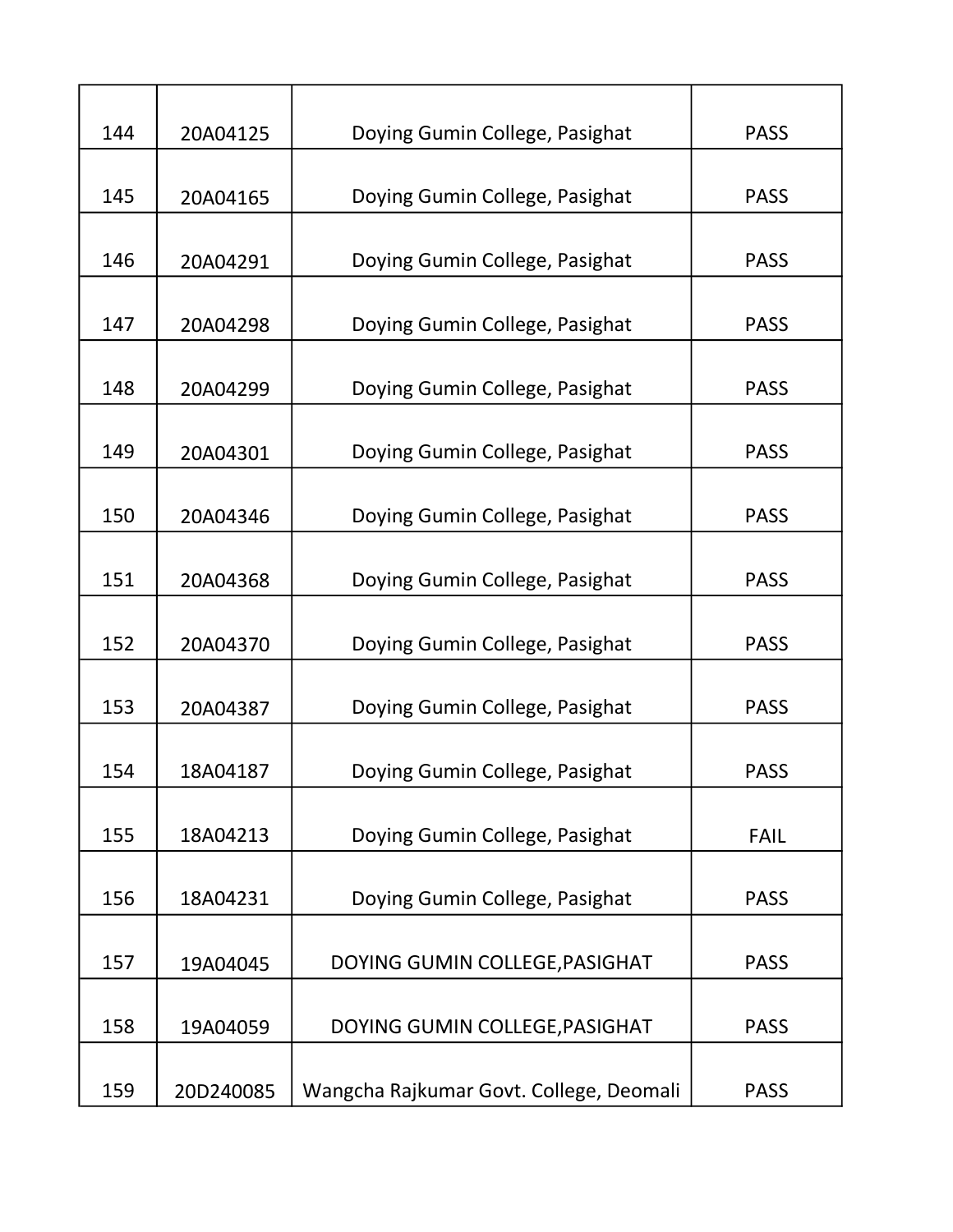| 160 | 20D240086 | Wangcha Rajkumar Govt. College, Deomali | <b>PASS</b>   |
|-----|-----------|-----------------------------------------|---------------|
| 161 | 20D240087 | Wangcha Rajkumar Govt. College, Deomali | <b>PASS</b>   |
| 162 | 20D240145 | Wangcha Rajkumar Govt. College, Deomali | <b>PASS</b>   |
| 163 | 20D240182 | Wangcha Rajkumar Govt. College, Deomali | <b>PASS</b>   |
| 164 | 20D240185 | Wangcha Rajkumar Govt. College, Deomali | <b>PASS</b>   |
| 165 | 20D240187 | Wangcha Rajkumar Govt. College, Deomali | <b>PASS</b>   |
| 166 | 20A10041  | Govt. College, Doimukh                  | <b>ABSENT</b> |
| 167 | 20A10044  | Govt. College, Doimukh                  | <b>PASS</b>   |
| 168 | 20A10076  | Govt. College, Doimukh                  | <b>PASS</b>   |
| 169 | 20A10140  | Govt. College, Doimukh                  | <b>PASS</b>   |
| 170 | 20A10164  | Govt. College, Doimukh                  | <b>PASS</b>   |
| 171 | 20A10178  | Govt. College, Doimukh                  | <b>PASS</b>   |
| 172 | 20A10194  | Govt. College, Doimukh                  | <b>PASS</b>   |
| 173 | 20A10233  | Govt. College, Doimukh                  | <b>PASS</b>   |
| 174 | 20A10289  | Govt. College, Doimukh                  | <b>PASS</b>   |
| 175 | 20A10314  | Govt. College, Doimukh                  | <b>ABSENT</b> |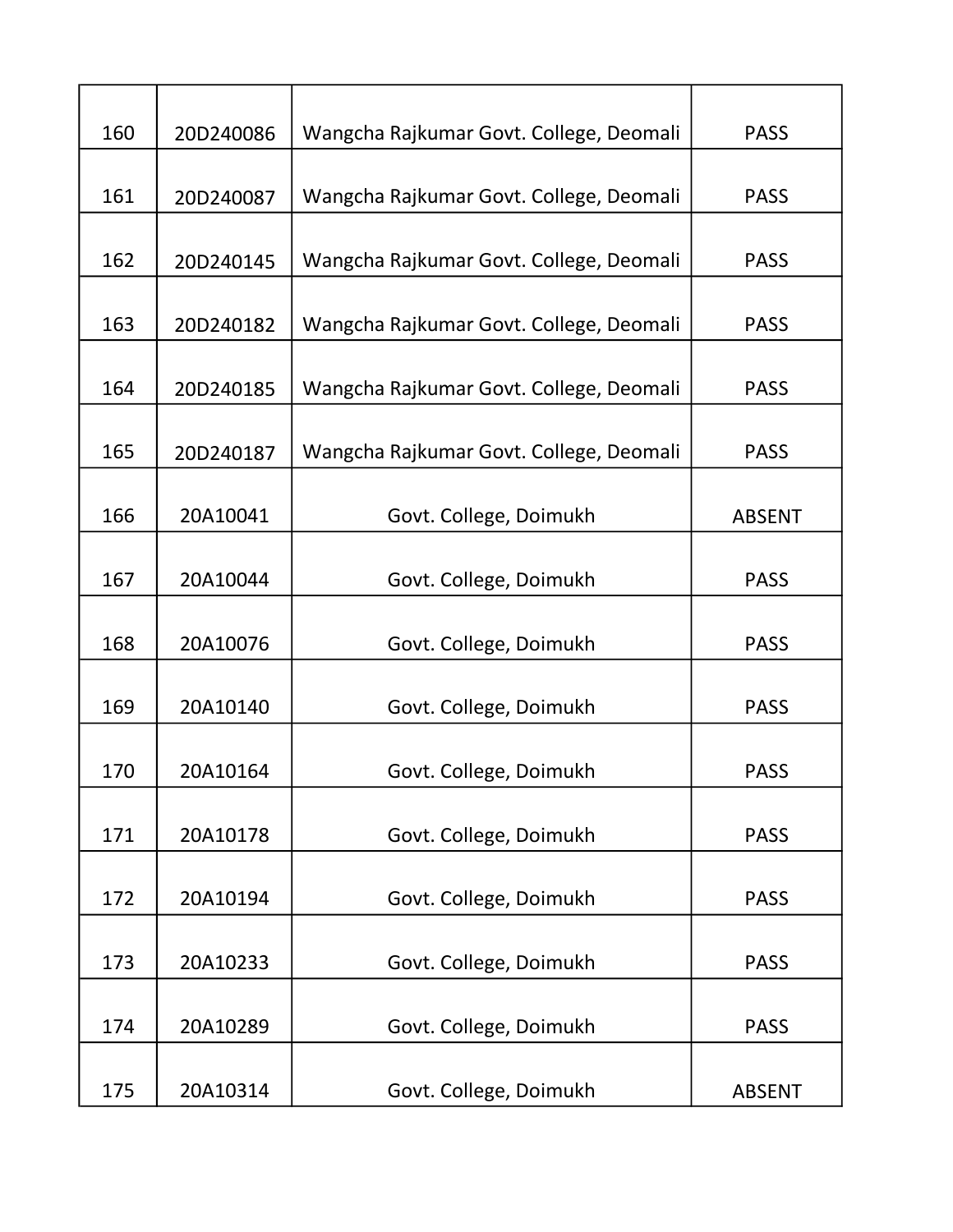| 176 | 20A10316 | Govt. College, Doimukh                            | <b>PASS</b> |
|-----|----------|---------------------------------------------------|-------------|
| 177 | 20A10322 | Govt. College, Doimukh                            | <b>PASS</b> |
| 178 | 20A10323 | Govt. College, Doimukh                            | <b>PASS</b> |
| 179 | 20A10341 | Govt. College, Doimukh                            | <b>PASS</b> |
| 180 | 20A10385 | Govt. College, Doimukh                            | <b>PASS</b> |
| 181 | 20A10422 | Govt. College, Doimukh                            | <b>PASS</b> |
| 182 | 20A10485 | Govt. College, Doimukh                            | <b>PASS</b> |
| 183 | 20A10512 | Govt. College, Doimukh                            | <b>PASS</b> |
| 184 | 20A10539 | Govt. College, Doimukh                            | <b>PASS</b> |
| 185 | 18A10113 | Government College, Doimukh                       | <b>PASS</b> |
| 186 | 20A13100 | Jomin Tayeng Govt. Model Degree<br>College, Roing | <b>PASS</b> |
| 187 | 20A13139 | Jomin Tayeng Govt. Model Degree<br>College, Roing | <b>PASS</b> |
| 188 | 18A13083 | Jomin Tayeng Govt. Model Degree<br>College, Roing | <b>PASS</b> |
| 189 | 18D21037 | Saint Francis De Sales College, Aalo              | <b>PASS</b> |
| 190 | 18D21062 | Saint Francis De Sales College, Aalo              | <b>PASS</b> |
| 191 | 18D21080 | Saint Francis De Sales College, Aalo              | <b>PASS</b> |